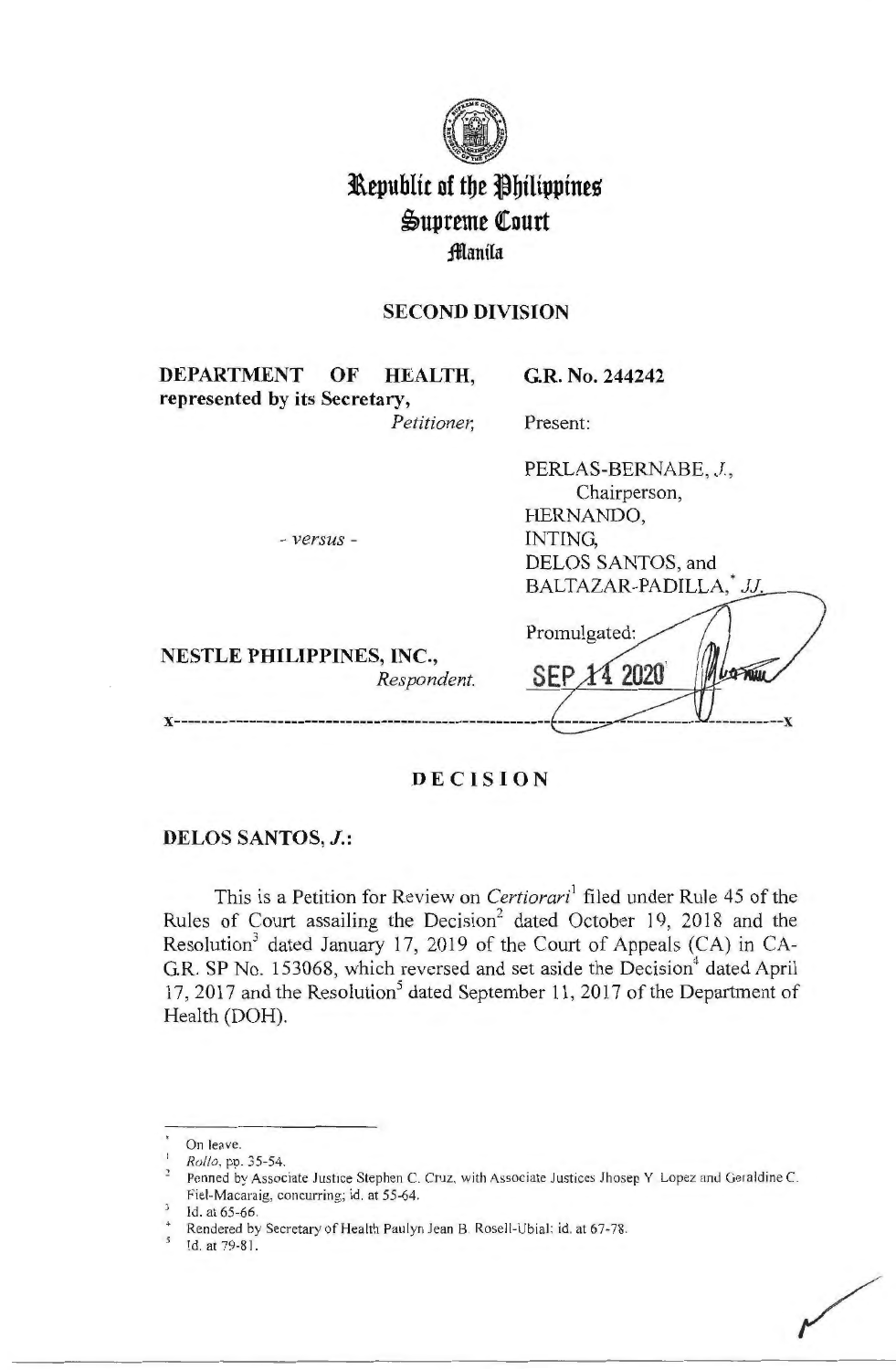#### **The Facts**

On October 16, 2007, Myrnanette M. Jarra (Jarra) bought one (1) Nestle Bear Brand Powdered Filled Milk, 150 grams, from Joy Store located along West Riverside, San Francisco Del Monte, Quezon City. When Jarra opened the foil pack, she noticed objects inside it, which appeared to be larvae, and the powder therein looked yellowish and lumpy. On the following day, Jarra filed a complaint before the DOH Consumer Arbitration Office of the National Capital Regional Office (CAO-NCR). During the conciliation proceedings, the Acting Consumer Arbitration Officer requested the Bureau of Food and Drugs (BFAD) for a laboratory test on the subject product.<sup>6</sup>

The BFAD issued Report of Analysis No. FCM07-10-18-151<sup>7</sup> dated October 22, 2007, finding that the sample specimen had live insect larvae and that the cream powder has a strong stale odor rendering it unfit for human consumption.

On January 11, 2016, the CAO-NCR issued a Resolution<sup>8</sup> in favor of Jarra and found that the substantial evidence on record proved that there is clear violation of Republic Act No. (RA) 7394, otherwise known as the Consumer Act of the Philippines, which prohibits the manufacture, importation, exportation, sale, offering for sale, distribution or transfer of any food, drug, devise or cosmetics that is adulterated. The dispositive portion of the Resolution reads:

IN VIEW OF THE FOREGOING, this Office finds for the complainant. Pursuant to Article 164 of RA 7394, respondent is hereby ordered as follows:

- I. To pay the administrative fine of Php20,000.00;
- 2. To make an assurance to comply with the provisions of RA 7394 and its implementing rules and regulations;
- 3. To restitute complainant of two (2) bottles of RC Cola, or alternatively to reimburse the value thereof, at the option of the complainant;
- 4. To pay complainant Php5,000.00, representing expenses in making or pursuing the complaint;
- 5. The condemnation of the subject product.

SO ORDERED.<sup>9</sup>

<sup>6</sup>Id. at 82-83, 87.

<sup>7</sup>Id. at 84.

<sup>8</sup> Id. at 87-88.

<sup>9</sup>Id. at 88.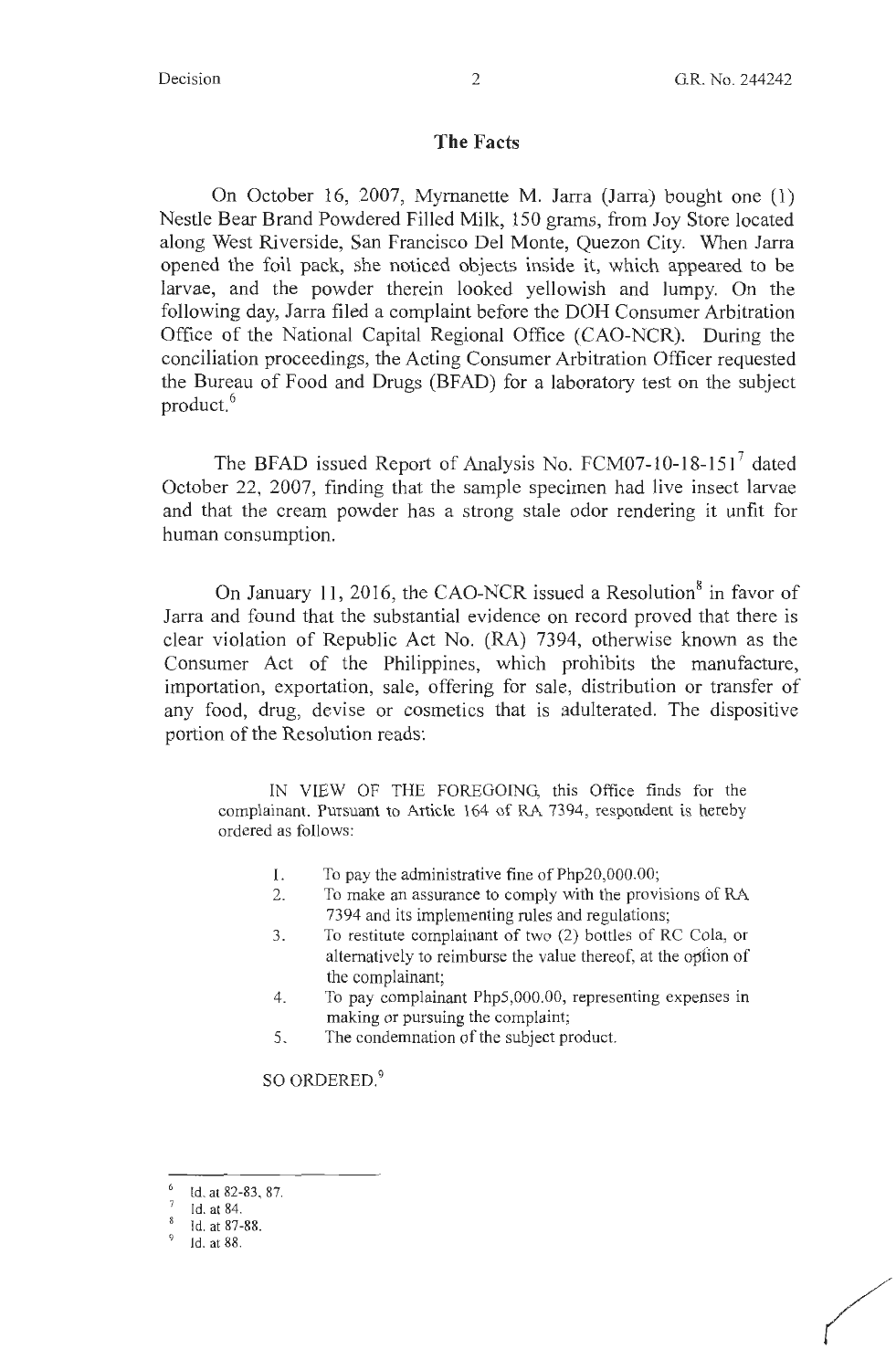Nestle Philippines, Inc. (Nestle) moved for reconsideration of the Resolution, which was denied in an Order<sup>10</sup> dated June 8, 2016. Thus, Nestle appealed the case before the Office of the Secretary of the DOH.

#### **The Ruling of the Office of the Secretary**

On April 17, 2017, the Secretary of Health issued a Decision<sup>11</sup> affirming with modification the assailed Resolution of the CAO-NCR. The dispositive portion of the Decision is hereby reproduced, thus:

**WHEREFORE,** premises considered, the present appeal is hereby **DENIED.** The assailed Resolution of ACAO-NCR dated December 14, 2015 in BFAD Case No. C-NCR-09-077 for violation of RA 7394 is hereby **AFFIRMED with MODIFICATION.** The award of Php5,000.00 representing expenses in pursuing the complaint as actual damages is hereby deleted. Number three (3) of the dispositive portion of CAO-NCR Resolution dated January 11, 2016 is rephrased as above written.

SO ORDERED.<sup>12</sup>

The Secretary of Health opined that in the absence of clear and convincing proof that there was grave abuse of discretion on the part of the Acting Consumer Arbitration Officer in giving credence to the findings of the BFAD, the findings that the subject product is adulterated shall be upheld. The BFAD is presumed to possess technical expertise and its findings should be accorded great weight and credence.

Nestle's motion for reconsideration of the Decision was denied by the Secretary of Health through Resolution<sup>13</sup> dated September 11, 2017. Thus, Nestle elevated the case before the CA *via* a Petition for *Certiorari*<sup>14</sup> under Rule 65 of the Rules of Court ascribing grave abuse of discretion amounting to lack or excess of jurisdiction on the part of the DOH.

#### **The Ruling of the CA**

In its Decision<sup>15</sup> dated October 19, 2018, the CA ruled in favor of Nestle and reversed and set aside the questioned Decision dated April 17, 2017 and the Resolution dated September 11, 2017 of the DOH.

 $10$  Id. at 89.

<sup>11</sup> Id. at 67-78.<br>
<sup>12</sup> Id. at 77.<br>
<sup>13</sup> Id. at 79-81.

 $\frac{14}{15}$  Id. at 109-133.<br>Id. at 55-64.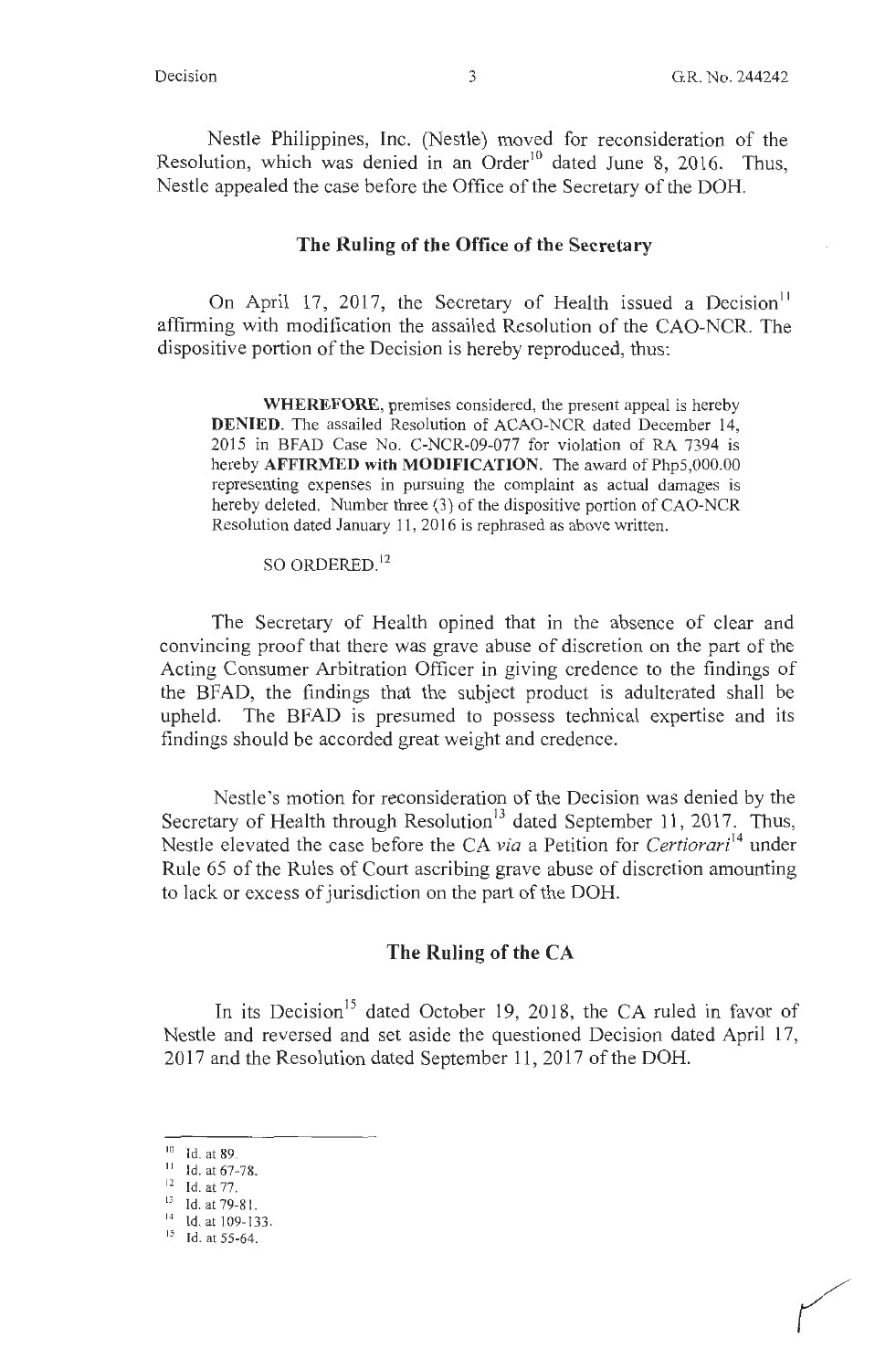The CA held that the BFAD Report of Analysis did not state whether the sample tested was adulterated while in the custody of Jarra or on account of its defective or unsanitary manufacturing process. It could be assumed that the infestation occurred while in transit or at the time when the product was purchased, packed and transported or when the product was stored or kept in stock by the vendor. The CA ratiocinated that the infestation of the milk product could not have been caused by Nestle's defective handling but by some other unknown reasons.

With the denial of its Motion for Reconsideration<sup>16</sup> of the CA Decision, the DOH elevated the case before the Court *via* Rule 45 of the Rules of Court submitting the following issues for the Court's resolution:

#### I

# PETITIONER DOH DID NOT ACT WITH GRAVE ABUSE OF DISCRETION IN AFFIRMING THE DECISION OF THE CONSUMER ARBITRATION OFFICE.

#### II

THE CONSUMER ARBITRATION OFFICER PROPERLY FOUND [NESTLE] LIABLE FOR VIOLATION OF R.A. 7394 ON THE DISTRIBUTION OF ADULTERATED PRODUCTS ON THE BASIS OF SUBSTANTIAL EVIDENCE.<sup>17</sup>

*The DOH's Position* 

In its petition, the DOH asserts that the CA decision and resolution, which reversed the findings and conclusions of the DOH, only relied on mere errors of judgment, which cannot be a proper basis in the issuance of a writ of *certiorari.* There was no finding that the DOH or the CAO-NCR acted with grave abuse of discretion amounting to lack or excess of jurisdiction to justify the grant of a petition for *certiorari.* Also, the CAO-NCR and the DOH based their rulings on substantial evidence, which pointed to the violation of Nestle of RA 7394.

#### *Nestle's Position*

In its Comment,<sup>18</sup> Nestle argued that the courts are not bound by the findings of fact of administrative agencies, when there is no evidence in support thereof or when there is clear showing that the administrative agency acted arbitrarily or with grave abuse of discretion, such as in the instant case.

 $^{16}$  Id. at 135-144.<br><sup>17</sup>Id. at 41.

<sup>&</sup>lt;sup>18</sup> Id. at 157-162.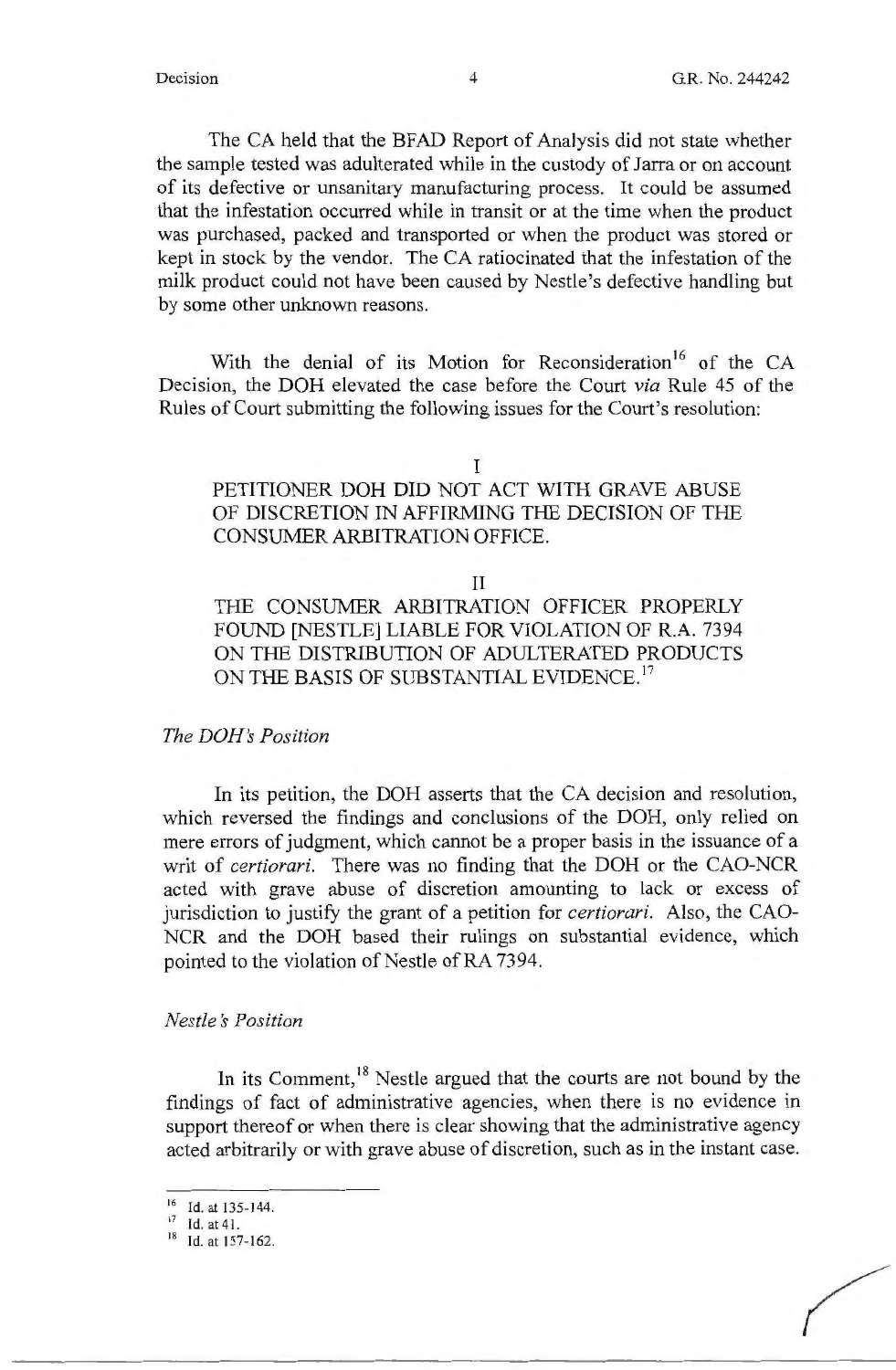*(* 

### **The Court's Ruling**

In the case at bench, the Decision of the DOH was assailed through a petition for *certiorari* before the CA. A petition for *certiorari* is governed by Rule 65 of the Revised Rules of Court, which reads as follows:

Section 1. Petition for *certiorari*. - When any tribunal, board or officer exercising judicial or quasi-judicial functions has acted without or in excess of its or his jurisdiction, or with grave abuse of discretion amounting to lack or excess of its or his jurisdiction, and there is no appeal, or any plain, speedy, and adequate remedy in the ordinary course of law, a person aggrieved thereby may file a verified petition in the proper court, alleging the facts with certainty and praying that judgment be rendered annulling or modifying the proceedings of such tribunal, board or officer, and granting such incidental reliefs as law and justice may require.

As such, a writ of *certiorari* may only issue to correct errors in jurisdiction or when there is grave abuse of discretion amounting to lack or in excess of jurisdiction. The nature of a grave abuse of discretion that justifies the grant of *certiorari* is one that involves a defect of jurisdiction brought about, among others, by an indifferent disregard for the law, arbitrariness and caprice, an omission to weigh pertinent considerations, or a decision arrived at without rational deliberation  $-$  due process issues that rendered the decision or ruling void.<sup>19</sup> A writ of *certiorari*'s main function is limited to keeping the lower courts or quasi-judicial bodies within their jurisdiction, thus, it cannot be issued for any other purpose.<sup>20</sup>

In *Spouses Leynes v.*  $CA<sub>1</sub><sup>21</sup>$  the Court explained that:

The supervisory jurisdiction of a court over the issuance of a writ of *certiorari* cannot be exercised for the purpose of reviewing the intrinsic correctness of a judgment of the lower court  $-$  on the basis either of the law or the facts of the case, or of the wisdom or legal soundness of the decision. Even if the findings of the court are incorrect, as long as it has jurisdiction over the case, such correction is normally beyond the province of *certiorari.<sup>22</sup>*

The limitations in the resolution of a petition for *certiorari* under Rule 65 will affect the Court's scope when presented with a petition for review on *certiorari* under Rule 45, seeking the reversal of a CA decision, which pertained to grave abuse of discretion on the part of a quasi-judicial or administrative body, as in this case the DOH. The Court will have to review

<sup>&</sup>lt;sup>19</sup> See Separate Opinion by Justice Arturo D. Brion in *Risos-Vidal v. Commission on Elections*, 751 Phil. 479,570 (2015). 20 *Bugaoisan v. OWi Group Manila,* G.R. No. 226208, February 7, 20 18, 855 SCRA 20 I, 213.

<sup>&</sup>lt;sup>21</sup> 655 Phil. 25 (2011).<br><sup>22</sup> Id. at 41-42.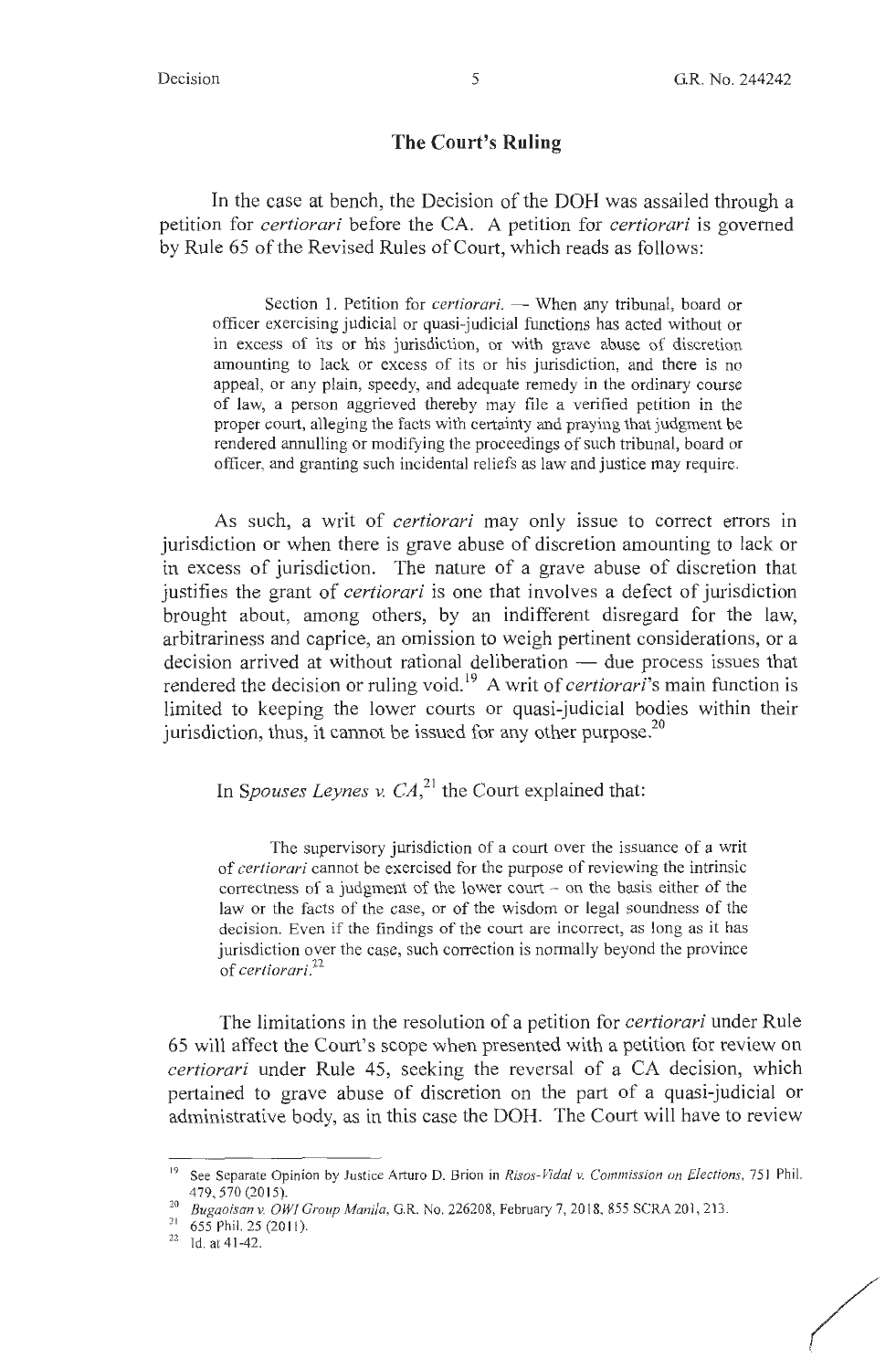the CA decision from the perspective of whether it correctly determined the presence or absence of grave abuse of discretion in the DOH decision before it and not on the basis of whether the DOH decision, on the merits of the case, was correct. 23

Likewise, as a general rule, a petition for review on *certiorari* is only limited to questions of law.

Hence, the question of law that will be resolved in the present petition is: *whether the CA properly ruled that the DOH committed grave abuse of discretion amounting to lack or excess of jurisdiction.* 

Again, in the resolution of a petition for *certiorari,* it is not within the ambit of the CA's jurisdiction to inquire into the correctness of the DOH's evaluation of evidence, unless such was done with grave abuse of discretion. However, a cursory reading of the now assailed CA Decision would show that the CA has no clear findings if the DOH committed grave abuse of discretion warranting the grant of the petition for *certiorari.* In granting the petition for *certiorari,* the CA ratiocinated in this manner:

By comparison, the BFAD Report which became the sole basis of the decision of the CAO and the DOH is localized to the presence of contamination but nowhere near the exact time or conditions under which the product was exposed to. The document is therefore too ambiguous or incomplete to support the conclusion that the subject milk product was exposed to various contaminants either because of the manufacturer's negligence or because of its unreliable processes. If, as found by the DOH, the subject pack of milk was exposed to adulterants while in petitioner's care, then it is possible that others were handled similarly and therefore exposed to infestation as well. However, no incidents of such nature have been reported since or around the same time as private respondent's discovery of the spoiled product. It is then safe to say that the problem was not borne out of petitioner's defective handling of its products but by some other reason which We know nothing about.<sup>2</sup>

Nestle avers that the CA has the authority to make its own factual determination when the findings of the administrative officials are arrived at arbitrarily or in disregard of evidence. From the foregoing, it is apparent that the CA proceeded in evaluating the evidence on record and dwelt on errors in judgment committed by the DOH instead of errors of jurisdiction as required in a special civil action for *certiorari.* Notably, the CA has no clear and distinct findings as to the presence of grave abuse of discretion on the part of the DOH.

<sup>23</sup> See *Montoya v. Transmed Manila Corporation,* 613 Phil. 696, 707 (2009). 24 *Rollo,* pp. 62-63.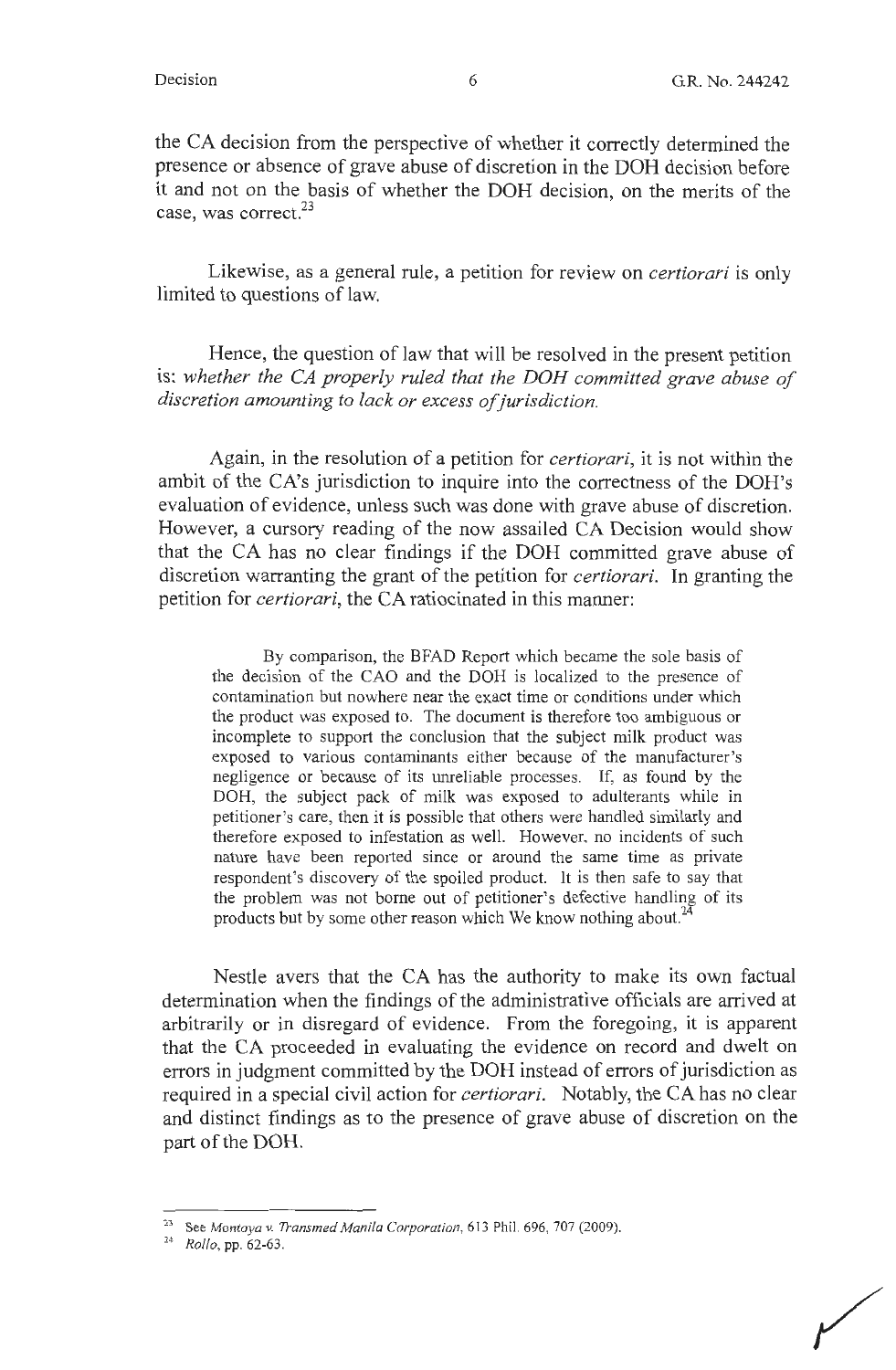/

Nonetheless, the Court evaluated the records of this case and finds that, contrary to the findings of the CA, the evidence available before the DOH and the CAO-NCR were sufficient and substantial to hold Nestle liable, to wit: (a) the Complaint filed by complainant Jarra; and (b) the BFAD Report of Analysis which affirmed Jarra's complaint that the milk product contained live larvae and that the milk powder was stale and unfit for human consumption.

The DOH affirmed the findings of the CAO-NCR that Nestle violated Article 23 (3) of RA 7394 and is thus, liable under Article 40 (a) of the same law.

Article 23 (3) and Article 40 (a) of RA 7394 state that:

ARTICLE 23. *Adulterated Food.* - A food shall be deemed to be adulterated:

**xxxx** 

3) if it consists in whole or in part of any filthy, putrid or decomposed substance, or if it is otherwise unfit for food;

**xxxx** 

ARTICLE 40. *Prohibited Acts*. - The following acts and the causing thereof are hereby prohibited:

a) the manufacture, importation, exportation, sale, offering for sale, distribution or transfer of any food, drug, device or cosmetic that is adulterated or mislabeled[.)

Under the doctrine of conclusiveness of administrative findings of fact, the courts accord great weight and respect, if not finality and conclusiveness, to findings of fact of administrative bodies when such are supported by substantial evidence.<sup>25</sup> The reason behind this is that administrative bodies are deemed specialists in their respective fields and can thus resolve the cases before them with more expertise and dispatch.<sup>26</sup>

Simply put, a findings of fact of an administrative body is binding to the courts if they are duly supported by substantial evidence. Substantial evidence *is more than a mere scintilla but is such relevant evidence as a reasonable mind might accept as adequate to support a conclusion, would suffice to hold one administratively liable. <sup>27</sup>*

<sup>&</sup>lt;sup>25</sup> See *Miro v. Mendoza*, 721 Phil. 772, 784 (2013).<br><sup>26</sup> See *Galindez v. Firmalan*, G.R. No. 187186, June 6, 2018, citing *Solid Homes v. Payawal*, 257 Phil. 914, 921 (1989).

<sup>&</sup>lt;sup>27</sup> Lim v. Fuentes, G.R. No. 223210, November 6, 2017, 844 SCRA 60, 70.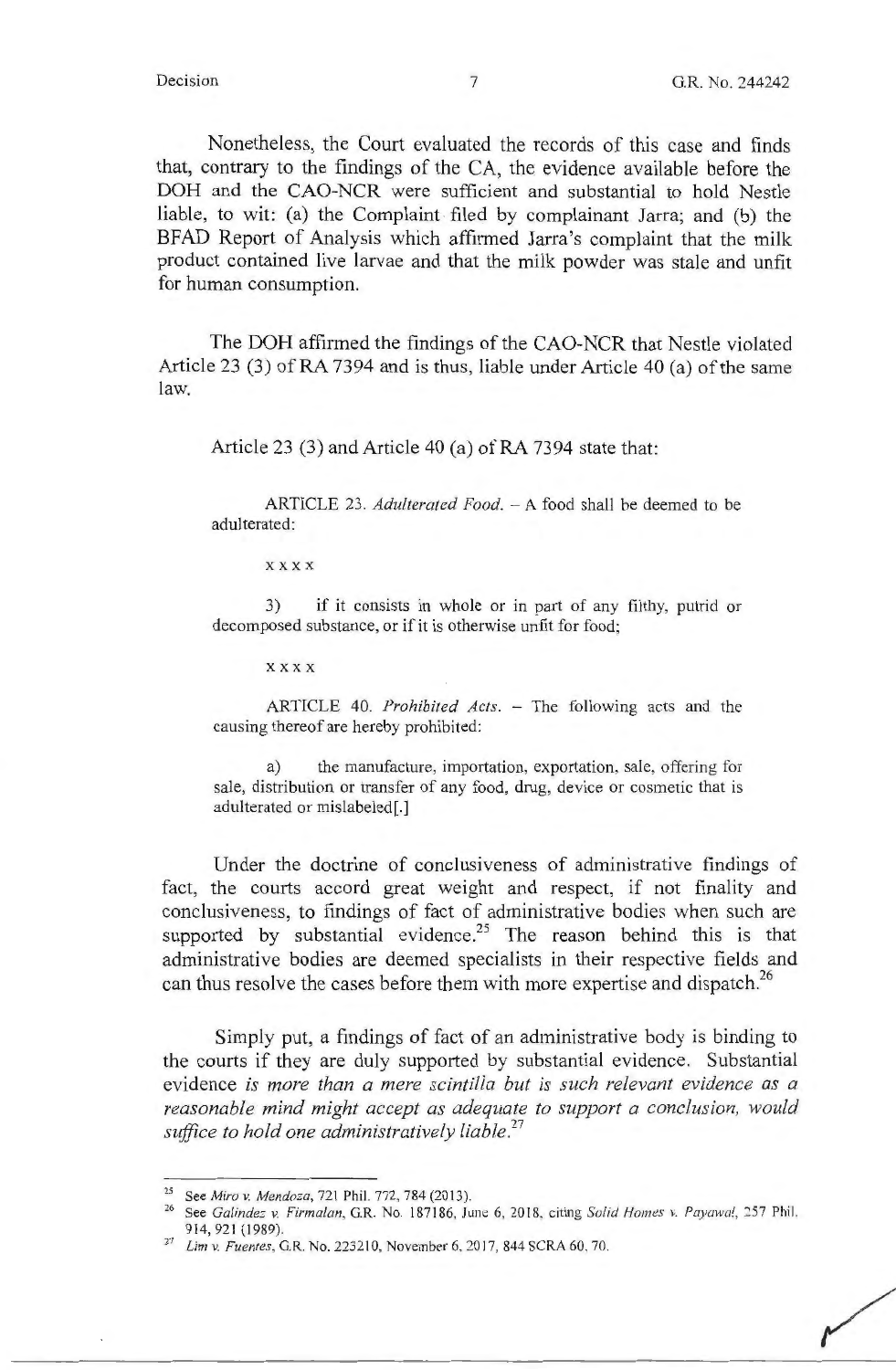In the instant case, there is no doubt that the subject milk product was one of the manufactured and distributed products of Nestle. Upon examination of the BFAD, such milk product was found to be adulterated. Although Nestle presented a Report from its Quality Assurance Department, the CAO-NCR and the DOH gave more credence on the allegations of Jarra and the BFAD Report of Analysis. The DOH held that the BFAD is presumed to possess technical expertise on the given field and its findings cannot be peremptorily set aside. The DOH likewise held that the welfare of the consumers or the "unsuspecting public" is of paramount importance as against the right of the manufacturer. Upon perusal, other than the defense of denial and its self-serving postulations that the infestation could have been caused by other factors, such as the mishandling of the retail store or from Jarra herself, Nestle failed to muster the required burden of proof to persuade the Court that it is not responsible for the spoilage or adulteration of the milk product. Hence, no grave abuse of discretion can be attributed to the DOH in giving more weight on the account of Jarra and the findings of the BFAD over the denials and suppositions of Nestle.

To emphasize, the findings of the DOH may only be set aside *via* a petition for *certiorari,* if there was grave abuse of discretion in the rendering thereof. A judicious review by the Court of the records of the case reveals that there is no grave abuse of discretion on the part of the DOH and its decision is supported by substantial evidence and within the bounds of law. Perforce, the present petition must be granted.

However, the Court finds it necessary to modify the order of restitution rendered by the CAO-NCR, which is affirmed by the DOH. In its Resolution dated January 11, 2016, the CAO-NCR ordered Nestle, among others, to restitute Jarra with two (2) bottles of RC Cola, or alternatively to reimburse the value thereof, at the option of Jarra. Considering that the product in question in the present case is one Bear Brand Powdered Filled Milk (150g pack), it is but equitable to order Nestle to restitute Jarra with the same product.

**WHEREFORE,** in view of the foregoing, the Petition for Review on *Certiorari* is **GRANTED.** The Decision dated October 19, 2018 and the Resolution dated January 17, 2019 of the Court of Appeals in CA-G.R. SP No. 153068 are **REVERSED.** The Decision dated April 17, 2017 and the Resolution dated September 11, 2017 of the Department of Health are **REINSTATED** with **MODIFICATION** in that respondent Nestle Philippines, Inc. is hereby ordered as follows:

- 1) To pay an administrative fine of P20,000.00;
- 2) To make an assurance to comply with the provisions of Republic Act No. 7394 and its implementing rules and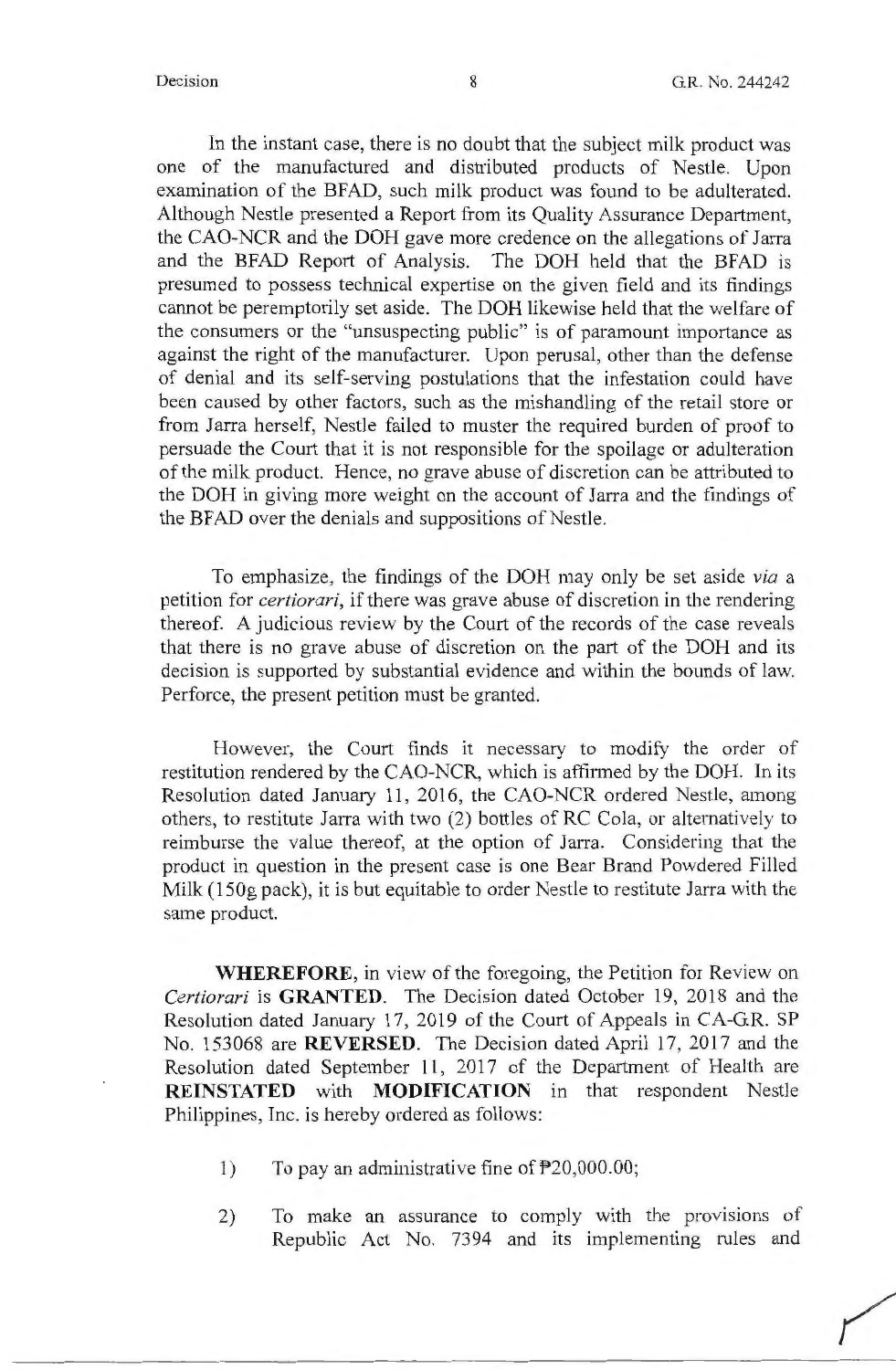regulations;

- 3) To restitute complainant Mymanette M. Jarra with one (1) Bear Brand Powdered Filled Milk (150g pack), or alternatively to reimburse the value thereof at the option of the complainant; and
- 4) The condemnation of the subject product.

# **SO ORDERED.**

**EDGARDO L. DELOS SANTOS**  Associate Justice